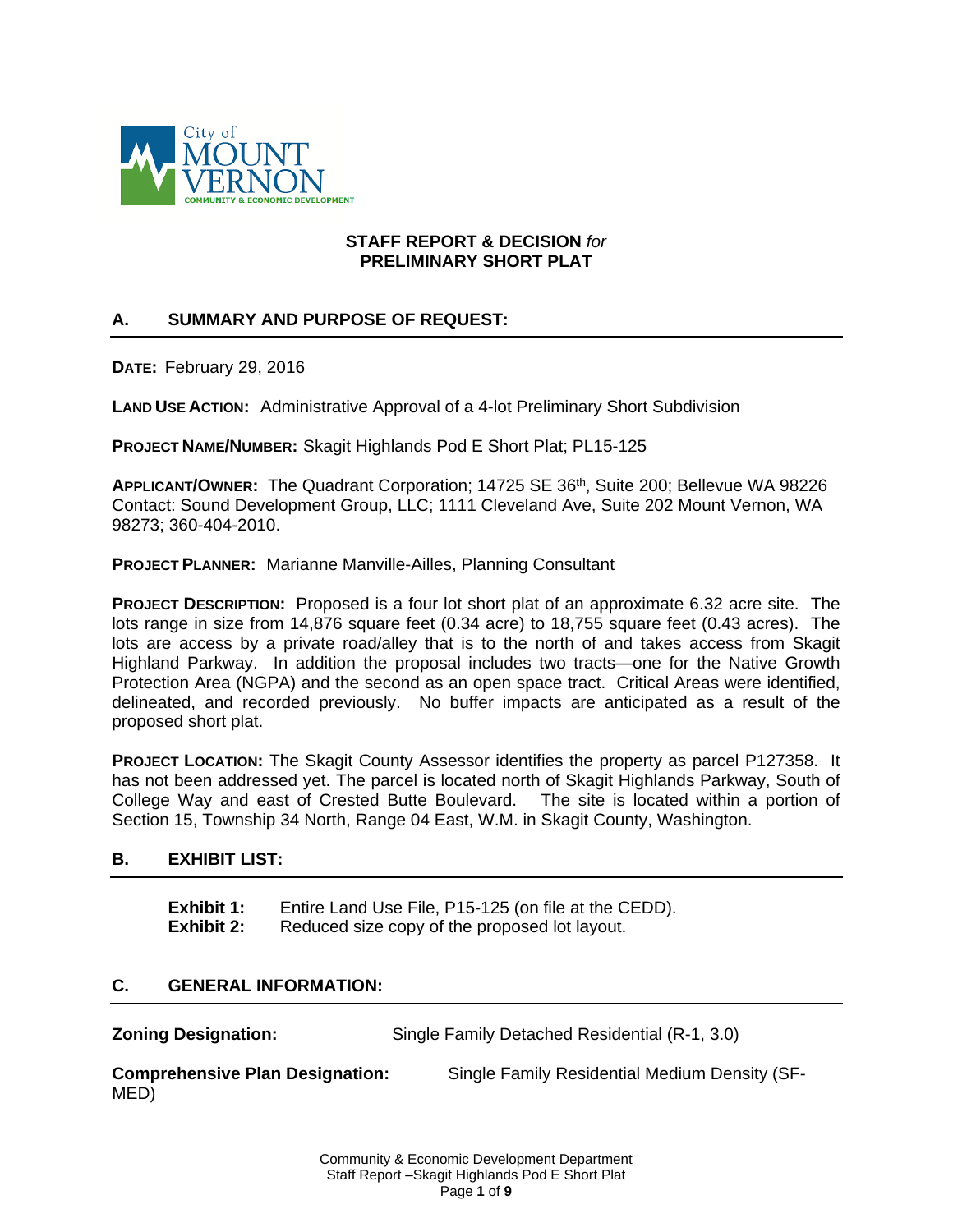**Existing Site Use:** The property is currently vacant.

**Neighborhood characteristics:**

| North: | Vacant Open Space                |
|--------|----------------------------------|
| South: | Skagit Highlands Parkway         |
| East:  | Vacant Open Space                |
| West:  | Vacant Single Family Residential |

- **Access:** Access for the lots will be from a private asphalt roadway the runs parallel to and roughly 20 feet north of Skagit Highlands Parkway.
- **Site Area:** The area of the parent parcel is  $\pm$  6.32 acres

**Map:** The approximate site boundaries are shown on the vicinity map below.



## **D. APPLICABLE SECTIONS OF THE MOUNT VERNON MUNICIPAL CODE (MVMC):**

#### **Title 13: Sewers**

#### **Title 14: Land Use and Development**

Chapter 14.05 Administration of Development Regulations Chapter 14.10 Concurrency

#### **Title 16: Subdivisions**

Chapter 16.04 Title Purpose and Definitions Chapter 16.16 Street Design Standards Chapter 16.20 Improvements Chapter 16.32 Short Plats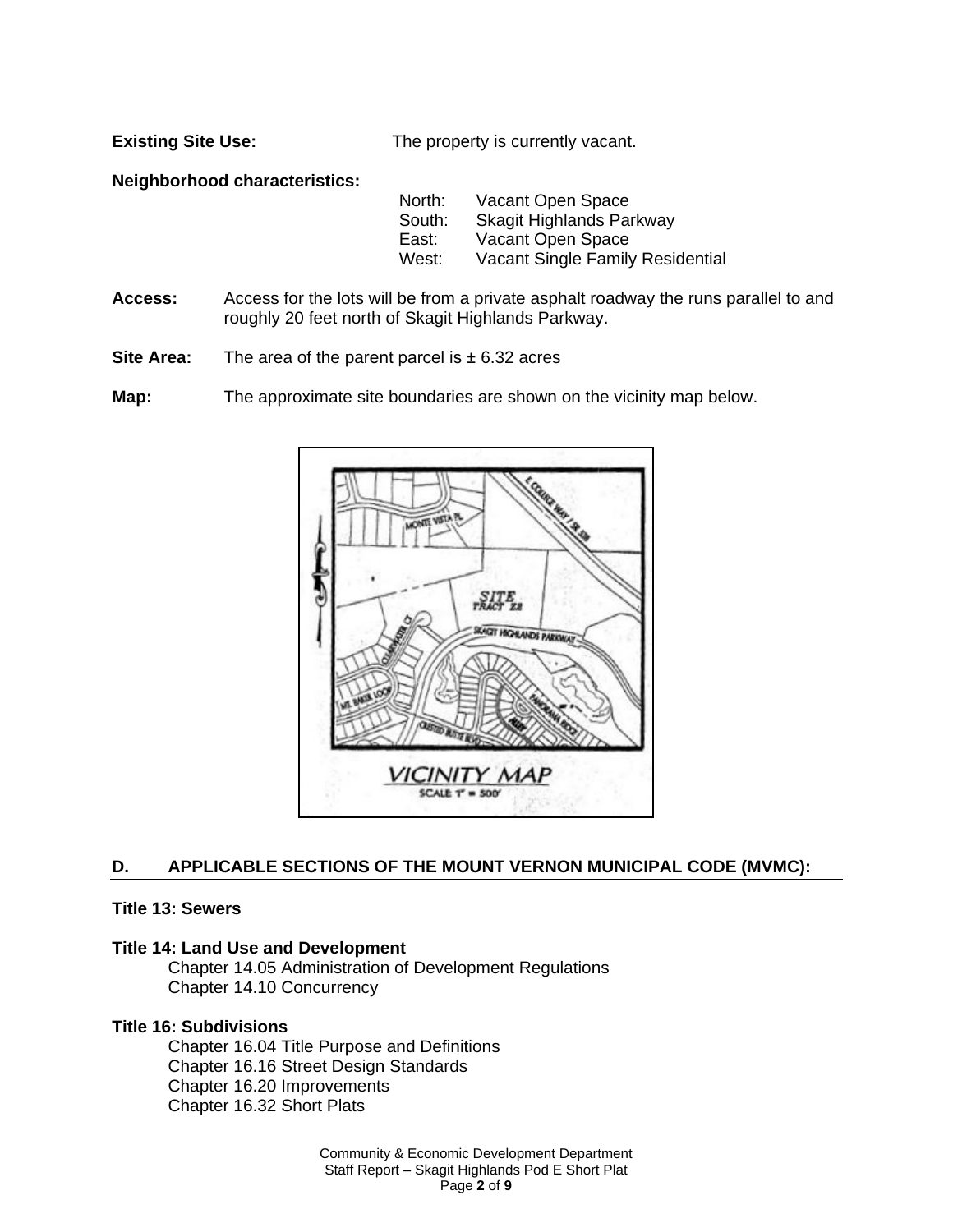## **Title 17: Zoning**

Chapter 17.15 R-1 Single Family Detacher Residential Zone (R-1, 3.0)

# **E. APPLICABLE SECTIONS OF THE MOUNT VERNON COMPREHENSIVE PLAN:**

- Land Use Element
- Transportation Element

## **F. ENVIRONMENTAL REVIEW:**

Environmental review for the project was completed as part of the Skagit Highlands approval process. The parent parcel was designated in the Skagit Highlands as a tract for future development.

## **G. DEPARTMENT ANALYSIS:**

## 1. **Project Description/Background:**

The project proponent has requested approval of a Short Plat that would allow subdivision of an approximate 6.32 acre property into 4 lots. The remaining area within the lot will be allocated between Native Growth Protection Area (NGPA) and Open Space—each within a separate tract. The lots range in size from 14,876 square feet (0.34 acre) to 18,755 square feet (0.43 acre). Access to the lots will be from a private road that is parallel to and approximately 20 feet north of Skagit Highlands Parkway. Previous Platting for Skagit Highlands identified a wetland and its buffer on the western portion of the parent parcel. That wetland and its buffer are located within a Native Growth Protection Area tract. The proposal is not anticipated to impact the wetland or its buffer. A large open space tract containing open space and trail system is also part of the proposal and is locate to the north of the lots and to the west of the NGPA tract.

## 2. **City Process:**

The proposed short plat requires a Type II review process, which is an administrative decision that may be appealed to the Hearing Examiner. The application for this land use action was submitted to the City on December 16, 2015; and was deemed technically complete on January 15, 2016. A Notice of Application (NOA) was issued on January 25, 2016. The NOA was distributed to all properties within 300 feet of the project site on January 27, 2016. In addition, the site was posted with a Land Use sign and an affidavit of posting was submitted to the Community & Economic Development Department.

## 3. **Public Comments:**

During the public comment period that tolled from January 27, 2016 to February 10, 2016 no comments were received by the CEDD Department.

## 4. **Staff Review Comments:**

Representatives from various City departments received the application materials during the Notice of Application period and subsequently identified and addressed issues associated with the proposed land use action. Comments received during this review period have been incorporated into this report.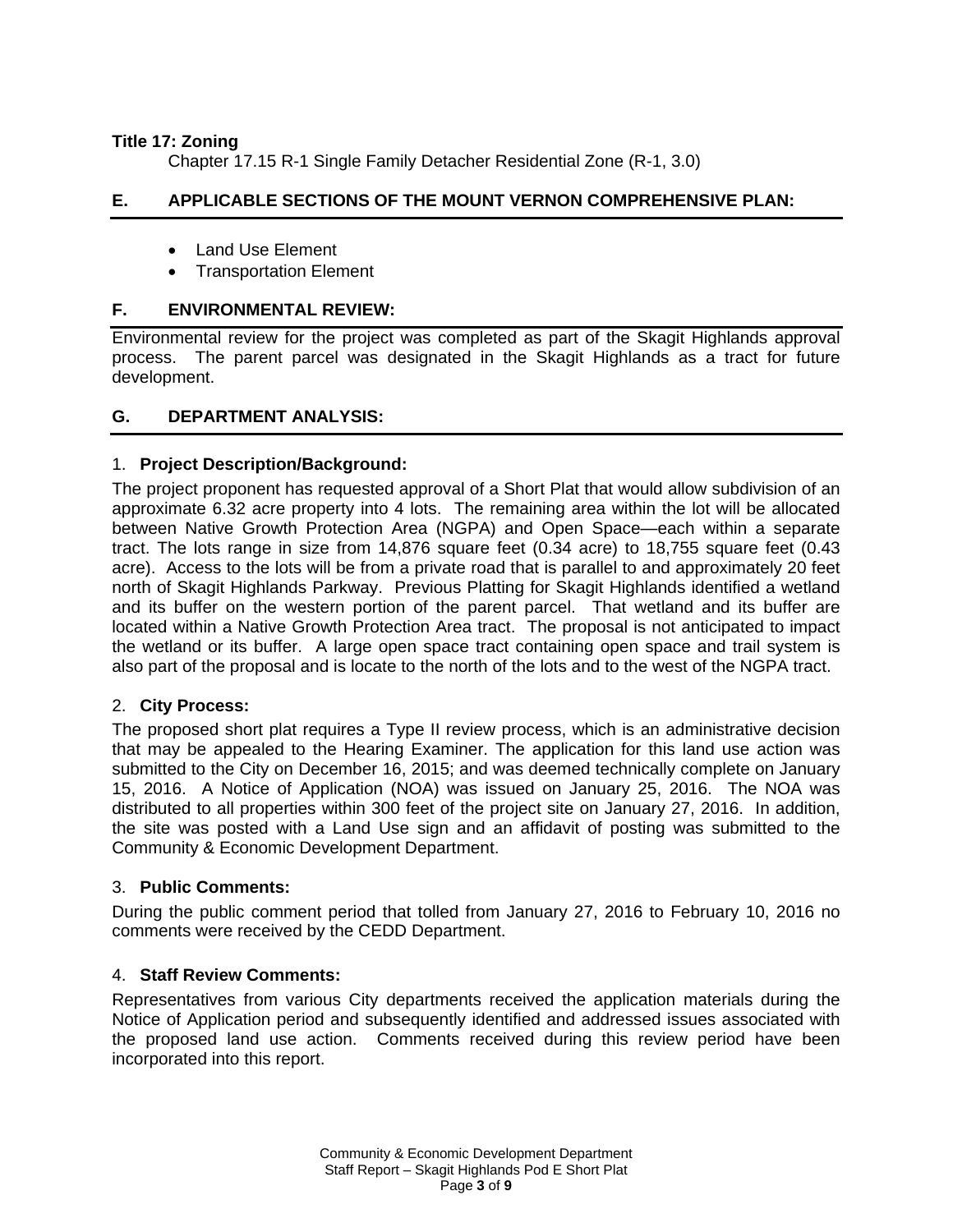### 5. **Design of Short Plats - Standards:**

The following design standards for short plats have been established (MVMC 16.32.040) to assist decision makers in the review of the short plat:

- a. Lots shall adhere to the standards of the zoning ordinance (Chapter 17.15 and 17.78 MVMC). The Master Plan allows for some reductions in t development standards only if the applicant implements measures to preserve privacy, such as screening or tinted glass (hearing examiner condition):
	- i. Minimum Front Setback: Per MVMC (25 feet on arterial streets and 20 feet on all other streets; corner lots shall observe the front setback on both streets). Per Master Plan 20 feet , Porch 15 feet. *The lots as proposed would allow minimum setbacks to be met; setbacks will be verified prior to issuance of building permits.*
	- ii. Minimum Rear Setbacks: (There shall be a setback of 20 feet): *The lots as proposed would allow minimum setbacks to be met; setbacks will be verified prior to issuance of building permits.*
	- iii. Minimum Side Setbacks: Side yard: five feet (Per MVMC total of the 2 is 15 feet Per Master Plan total of the two is 10 feet). *The lots as proposed would allow minimum setbacks to be met; setbacks will be verified prior to issuance of building permits.*
- iv. Maximum Building Height (2 stories not to exceed 35 feet): *New construction must meet building height requirements; such requirements will be verified prior to issuance of building permits.*
- v. Parking: Per MVMC *new construction is required to provide 2 enclosed (private garage) spaces and a driveway apron that would accommodate an additional 2 spaces.* Per Master Plan *new construction is required to provide 2 parking spaces. The driveway in the front yard may be used as one parking space. Verification of adequate parking will occur prior to issuance of building permits.*
- b. The subdivision shall be in compliance with the City's Comprehensive Plan:

*The Comprehensive Plan designation of the property is Single Family Medium Density (SF-MED). The City's adopted Comprehensive Plan states that, "The intent of the associated zoning district is to provide for single-family residential housing in neighborhoods of varying densities."*

- c. Except as noted in MVMC 16.32.032(J), each lot shall abut a public street by no less than the frontage required (20 feet) by the zoning district in which it is located: *The lots are proposed to be served by a private roadway. Engineering has reviewed the proposal and has no comments.*
- d. Except as noted in MVMC 16.32.032(J), all lots created by a short subdivision shall abut and have access from a dedicated or deeded street and such street shall have the rightof-way width specified by the Community and Economic Development Department:

*The lots are proposed to be served by a private roadway. Engineering has reviewed the proposal and has no comments..*

- e. Short subdivisions that contain a dedication of land to the public shall have been surveyed and monumented and recorded with the County Auditor. The monumentation requirement may be waived if the centerline of the right-of-way is already monumented: *Not required for this subdivision.*
- f. Where approval of a short plat is conditioned upon construction of improvements, the construction plans shall be submitted to the City Engineer accompanied by a fee as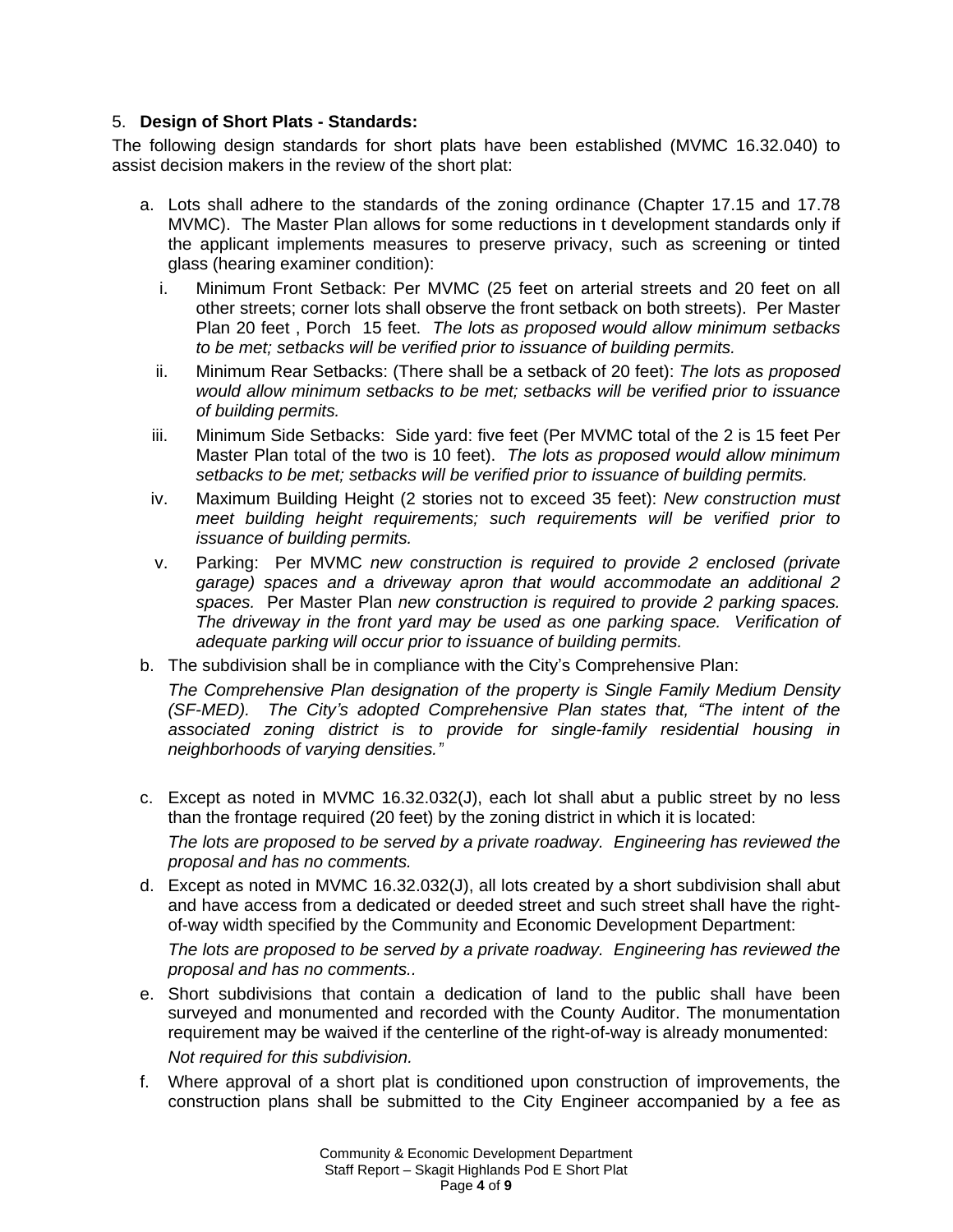outlined within the City's current fee schedule:

*Construction Plans have been submitted and are currently under review.*

g. Land that the Community and Economic Development Department Director has found to be unsuitable due to flooding, bad drainage, or swamp conditions and that the Community and Economic Development Department Director considers inappropriate for development, shall not be subdivided unless adequate means of control or abatement have been formulated by the subdivider and approved by the Community and Economic Development Department:

*Not applicable to this short plat as code requirements will control and/or abate potential impacts. Please note that the identified wetland and its buffer shall be dedicated as open space tract and shown on the short plat as an NGPA tract. Appropriate plat notes addressing the NGPA will be required on the final plat map.*

h. In the event the land to be subdivided has a slope or slopes of more than 20 percent and/or rock or unstable soil conditions, the subdivider shall furnish soil data to the City Engineer. If conditions warrant control measures to correct slide, erosion, or other similar problems, the subdivider shall be responsible for the design, installation, and expense of any device or corrective measure, subject to approval by the Community and Economic Development Department:

*Not applicable to this short plat.*

- i. Detached, single-family residential short plats may be accessed by private roadway easements, provided that the following requirements are met: *Engineering has reviewed the short plat for these requirements and offered no comment.*
	- i. The requirements of Chapter 16.16 MVMC are met;
	- ii. All lots within the short plat shall have an undivided interest in the ownership of the easement tract and shall record on the face of the plat that the owners will maintain both the easement and a sign where the easement joins the public road identifying it as a private road;
	- iii. Private roads will not be allowed where the Public Works Director feels that public roads are necessary for the future traffic circulation;
	- iv. At the discretion of the Community & Economic Development Department, the specific design standards for short plats served by private roads are as follows:
		- a) Easements as specified by the Community and Economic Development Department;
		- b) Roadways shall be constructed of a minimum of two inches of asphalt pavement, three inches of crushed rock, and six inches of gravel base The maximum grade shall be 10 percent;
		- c) Horizontal curvature shall have a minimum radius of 60 feet;
		- d) Vertical clearance shall be a minimum of 13 feet, 6 inches;
		- e) Roadways serving a maximum of two lots shall be 15 feet in width; and roadways serving three to nine lots shall be a minimum of 20 feet in width;
		- f) Sidewalks, or other pedestrian facilities approved by the Community & Economic Development Department, shall be provided when a private road serves, or could serve, more than four (4) lots;
		- g) When fire hydrants are located on a private street the minimum street width shall be 26 feet;
		- h) The Fire Department in consultation with the Community & Economic Development Department shall specify the signing and painting of curbs, as necessary, to limit parking on private streets;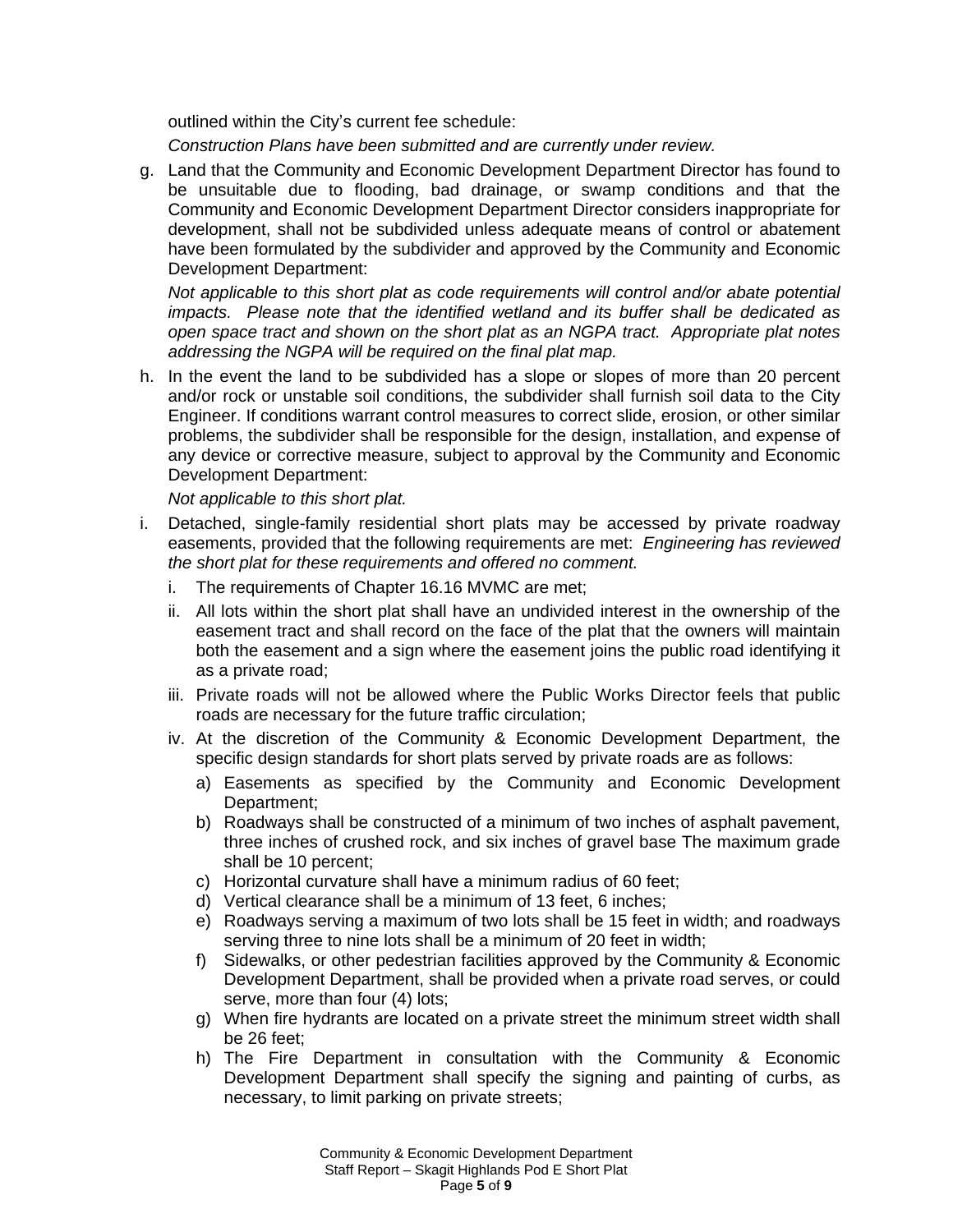- i) Roadways that are in excess of 150 feet long shall have a turnaround that meets the Fire Department standards;
- j) Sewer service may be provided by an eight-inch line on the roadway easement or by individual side sewers for each lot. Paved access and easement to the City shall be provided for all eight-inch lines;
- k) Hydrants must be installed in accordance with Chapter 15.14 MVMC;
- l) Adjoining contiguous easements are not desirable and shall be avoided;
- m) Where the specified easement passes through properties not owned by the developer, all necessary easements shall be obtained by the developer and verified by the Community and Economic Development Department prior to approval;
- n) Storm drainage runoff from the easement road shall be directed away from other properties and preferably into a public storm sewer system;
- v. The following note shall be added to the short plat: "All maintenance and construction of private roads shall be the responsibility of the lot owners".
- vi. No further subdivision shall occur without compliance with this title, the subdivision requirements of the City, without filing a final plat.
- j. Where approval of the short plat is conditioned upon construction of improvements, prior to the construction plans receiving final approval, the Community and Economic Development Department shall receive a construction inspection fee as outlined within the City's current fee schedule:

*Construction plans have been submitted and review is underway.*

### 6. **Minimum Improvements Required:**

Prior to granting approval for any short subdivision, the Community and Economic Development Department shall ascertain that the following improvements, as required by MVMC 16.32.060, have been made or installed for each lot created by the division of land:

a. Water supply per recommended state standards; adequate fire protection with review by the City of Mount Vernon Fire Department:

*The applicant shows that there is an existing water line within the right-of-way on the south side of Skagit Highlands Parkway across the street from the subject property. Submitted construction plans indicate how water and fire protection will be provided. Comments from the relevant departments and agencies will be provided as part of the review of the construction plans.* 

b. Sanitary sewer:

*The applicant shows that sanitary sewer is available to serve the lots in the center of Skagit Highlands Parkway. Submitted construction plans indicate how sanitary sewer will be provided. Comments from the relevant departments and agencies will be provided as part of the review of the construction plans.*

c. Underground power, telephone, television cable and all other necessary utilities, including undergrounding existing facilities;

*Power is available to serve the lots.*

*d.* Appropriate dedications or easements, if required; *Staff will work with the applicant to make sure that all applicable dedications and easements are shown on the final plat prior to it being recorded.*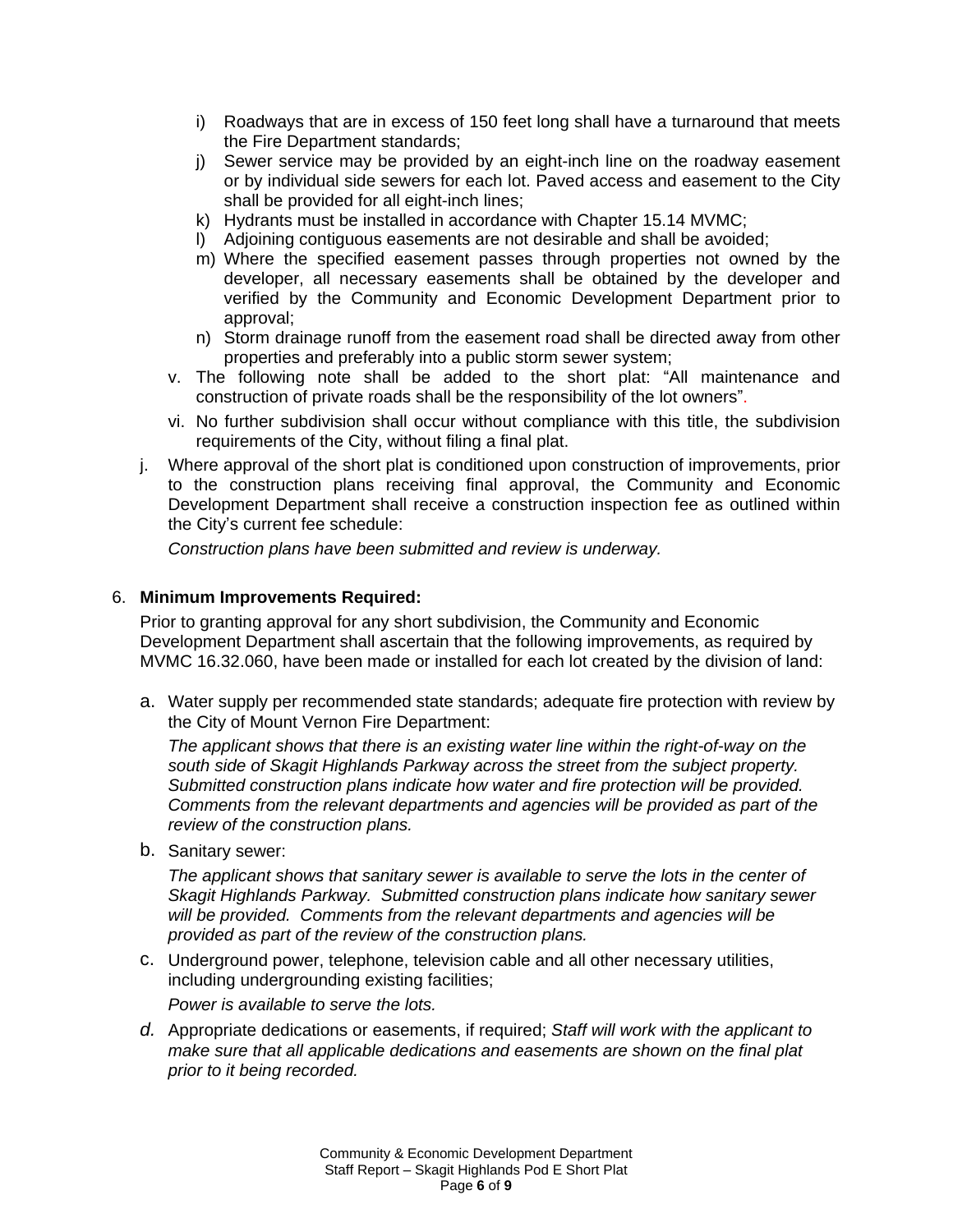e. Improvements required for fronting street, if sub-standard:

*Street frontage improvements including landscaping have been provided on the submitted construction plans and landscaping plan. Comments from the relevant departments will be provided as part of the review of those plans.*

- f. Design of improvements in accordance with MVMC 16.04.260 and 16.20; *Staff will make sure that the design of all improvements is consistent with MVMC 16.04.260 and 16.20.*
- g. As-built mylar construction drawings shall be provided; and *Staff will make sure that as-built mylar construction drawings are received by the CEDD prior to final plat approval.*

### h. Electronic media shall be provided in an acceptable format.

*Staff will make sure that electronic media that is required from the applicant is received by the CEDD prior to final plat approval.*

### **7. Availability and Impact on Public Services:**

### **a. Fire:**

No comments were received from the Fire Department.

### **b. Recreation:**

The open space tract 998 includes improved surface trails that are part of the recreation network for the Skagit Highlands development as required by the master plan.

### **c. Schools:**

New construction will be subject to school impact fees at the time of building permit.

#### **d. Stormwater:**

- Stormwater quantity and quality analysis are required per City of Mount Vernon Municipal Code 13.33 and Department of Ecology 2005 Stormwater Manual using WWHM.
- Erosion and sediment control shall be provided as required.
- Protection of the stream and wetlands are required per MVMC 13.33 General Requirement #8.

#### **e. Water:**

The applicant has shown that water is available to the lots. Prior to final approval water will need to be installed to the lots.

#### **f. Sanitary sewer:**

Sewer is available in Skagit Highlands Parkway. Review of construction plans for provision of sewer is underway. Approved construction of proposed sewer will be required prior to final plat approval.

#### **g. Street Improvements:**

Review of construction plans for street improvements is under way. Installation of the require improvements and any associated performance bonding will be required prior to final plat approval.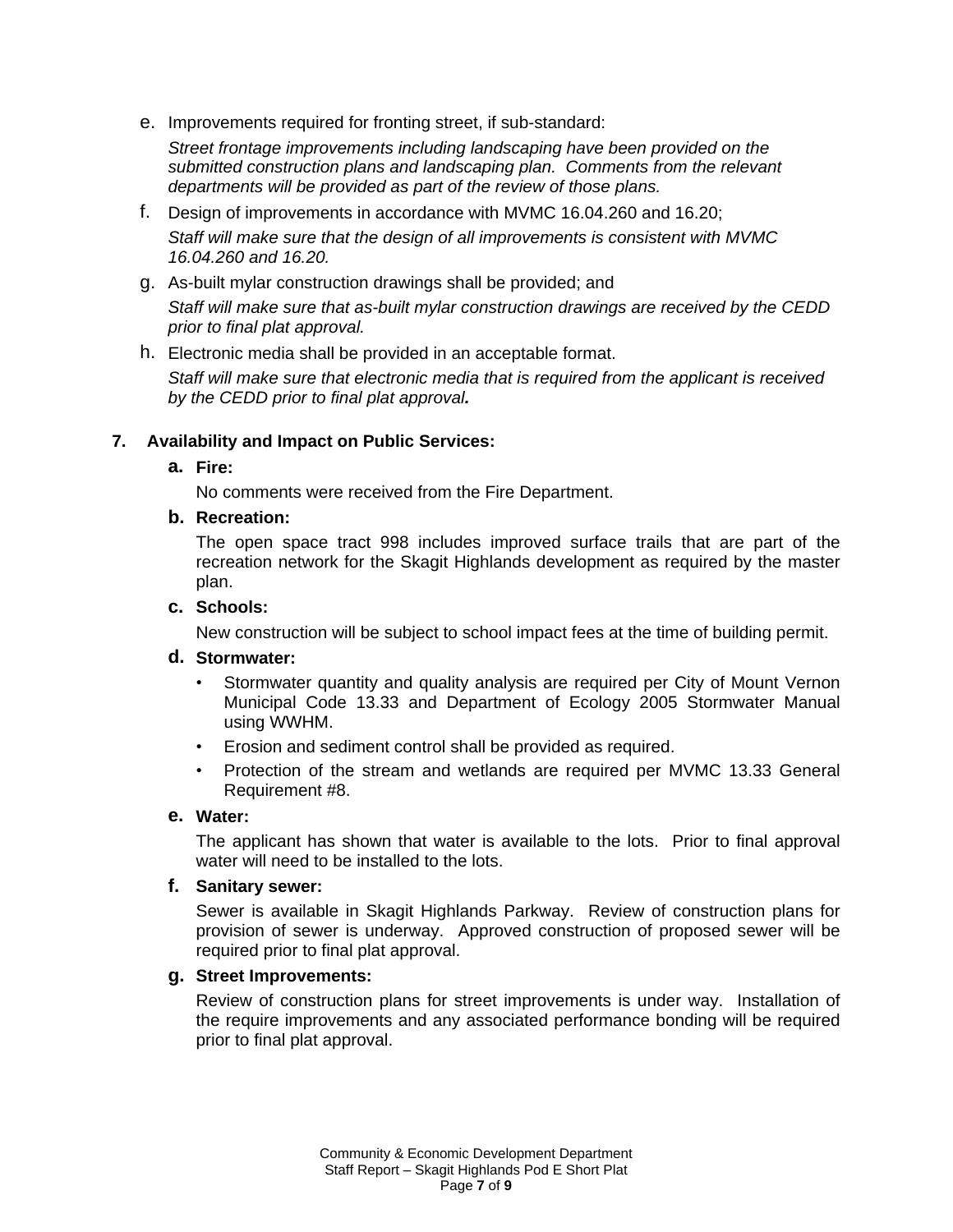### 7. **Approval Criteria (MVMC 16.32.050):**

The Community & Economic Development and Public Works Directors shall determine if appropriate provisions have been included in the short plat for, but not limited to, the public health, safety and general welfare, open spaces, drainage ways, critical areas, streets, alleys, other public ways, water supplies, sanitary wastes, parks, playgrounds and sites for schools.

- a. If the Community & Economic Development and Public Works Directors find that the public use and interest will be served by the platting of such subdivision, then the Directors shall recommend approval. If the Directors find that the proposed short plat does not make such provisions or that the public use and interest will not be served, then the Directors may recommend disapproval of the short plat.
- b. Dedication of land to any public body; and/or dedication of easements to abutting property owners may be required as a condition of subdivision approval and shall be clearly shown on the final plat. The Directors shall not require, as a condition of the approval of any plat, that a release of liability be procured from other property owners.

### **H. DECISION:**

Based on the information contained in this staff report, and the Short Plat approval criteria outlined above, the **Skagit Highlands Pod E Short Plat** application, **File No. PL15-125**, is **APPROVED** subject to compliance with the standards of the Mount Vernon Municipal Code. Please see the 'Notes to Applicant' section of this staff report that follows.

SIGNATURE:

#### $\overline{a}$ *Bob Hyde, Director Date Community & Economic Development Department*

#### **Appeals:**

The decision of the Community & Economic Development Director is final unless an appeal to the Mount Vernon Hearing Examiner is filed within fourteen (14) business days from the date of mailing of the written decision. An appeal to the Hearing Examiner is governed by MVMC 14.05.160 and .170. Appeals must be made in writing on or before 4:30 PM**, March 14, 2016.** Any appeal must be accompanied by a \$100.00 fee and must state the appellant's reason(s) for the appeal based upon the provisions of the Mount Vernon Municipal Code.

#### **Expiration Periods:**

Short Plat: Land in short subdivisions may not be further divided in any manner within a period of five years without the filing of a final plat, except that when the short plat contains fewer than four parcels, nothing in this section shall prevent the owner who filed the short plat from filing an alteration within the five-year period to create up to a total of four lots within the original short plat boundaries. The owner who files the original short plat may transfer this right to the subsequent owners with a statement on the face of the short plat.

**TRANSMITTED** this 29th day of February, 2016 to the property owner/applicant, there are no parties of record to transmit records to.